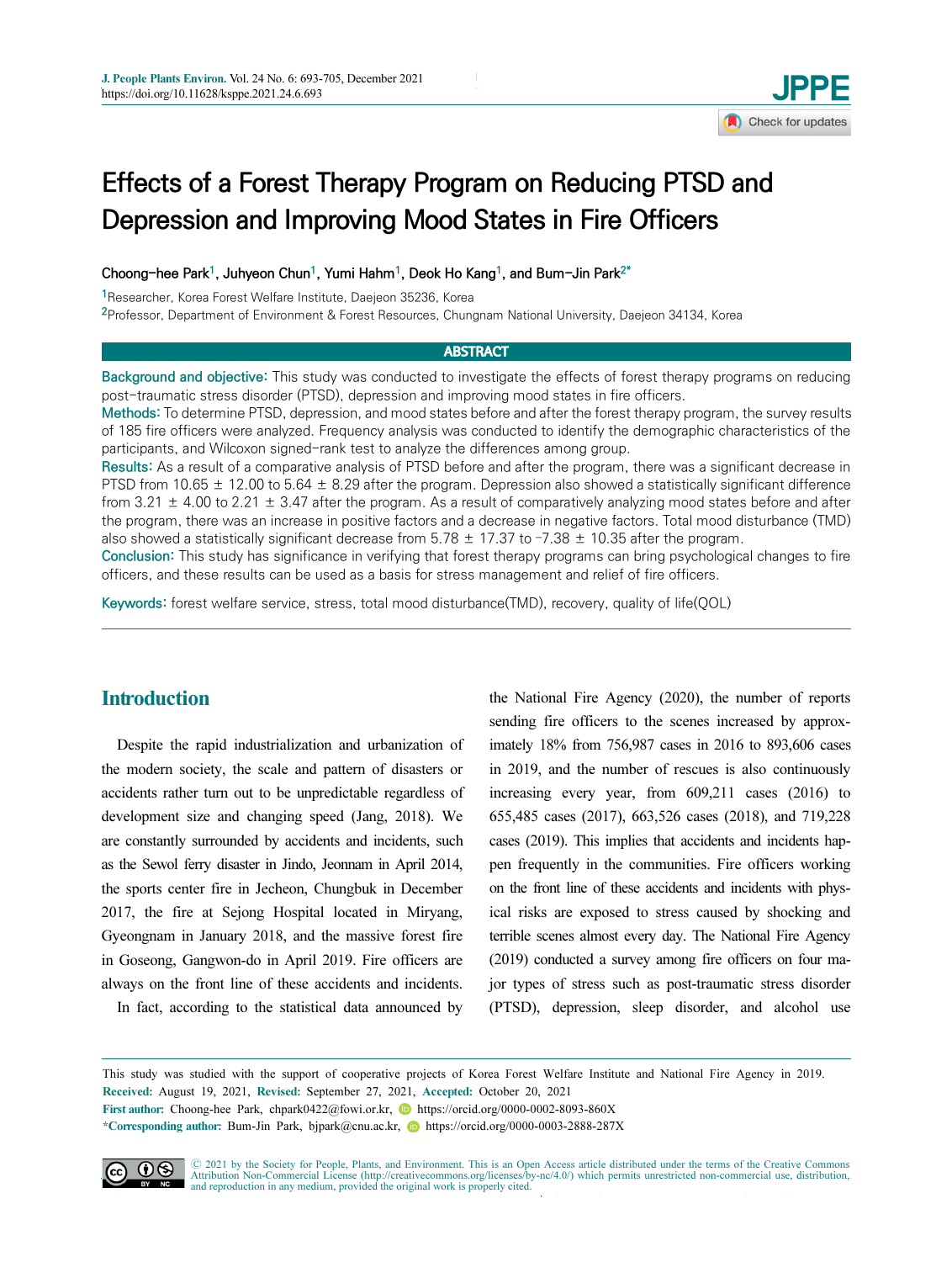disorder. As a result, 2,453 (4.9%) out of 48,098 respondents were classified as those at risk of suicide, and 53 (0.1%) fire officers responded that they conducted self-injurious behaviors with the intention to die. The survey results showed that 54.7% had PTSD, 81.1% had sleep disorder, 62.3% had alcohol use disorder, and 67.9% had depression, showing 2-3 times higher rates than the entire average. In particular, the rate of PTSD was 10 times higher, indicating the need for more intensive management. To prepare for external harmful factors that occur at the scene, fire officers must reduce physical and mental stress and enhance resilience for management in everyday life.

Many studies are conducted on forest therapy to promote stress management and health of people today suffering from physical and mental health problems caused by being exposed to all kinds of stress in the social environment. Forest therapy programs for workers engaged in emotional labor had a positive effect on stress management and emotional change (Lee et al., 2018), and also a positive effect on physical health recovery and life satisfaction of middle-aged women (Kim, 2020). Forest therapy programs also positively improved the attitudes of adolescents under probation toward forests and reduced their anger (Kim et al., 2020), while relieving stress and increasing self-esteem of cancer patients (Kim, 2020). As such, forest therapy programs using forests have various psychologically and physiologically positive effects on the human body. Korea Forest Service is providing forest welfare services for the people to promote national health and improve the quality of life. These forest welfare services are provided for all ages throughout the entire life cycle from early childhood, adolescence, middle age, and elderly, as well as pregnancy.

There are also programs considering the characteristics of the beneficiaries with special needs, such as underprivileged people, traumatized families, children of North Korean defectors, and maritime police, thereby contributing to promoting national health and improving the quality of life.

This study determines the effect of the forest therapy program carried out for 5 days and 4 nights on reducing PTSD and depression and improving mood state of fire officers, who have the occupational characteristic of having to be at the scene handling dangerous and urgent accidents and incidents and work in shifts that may cause imbalance to the biorhythms.

# Research Methods

## Study sites and participants

The study site is the National Center for Forest Therapy with the area of total 2,889 ha in Yeongju-si and Yecheon-gun, Gyeongsangbuk-do (Fig. 1). The area of the central district is 142 ha, featuring a health promotion center for health measurements and indoor therapy equipment, accommodations for about 600 visitors to stay for short-term or long-term visits, and a hydrotherapy center to experience a hydrotherapy program using all kinds of water pressure massages and spa facilities. There are 9 major forest paths about 45 km long including barrier-free decks in universal design for the elderly or the disabled to use conveniently, an anion therapy garden next to a valley, and an aromatherapy garden with over 100 thousand Korean native plants in 64 species. There are also various gardens and facilities such as a barefoot healing garden



Fig. 1. The location of research site.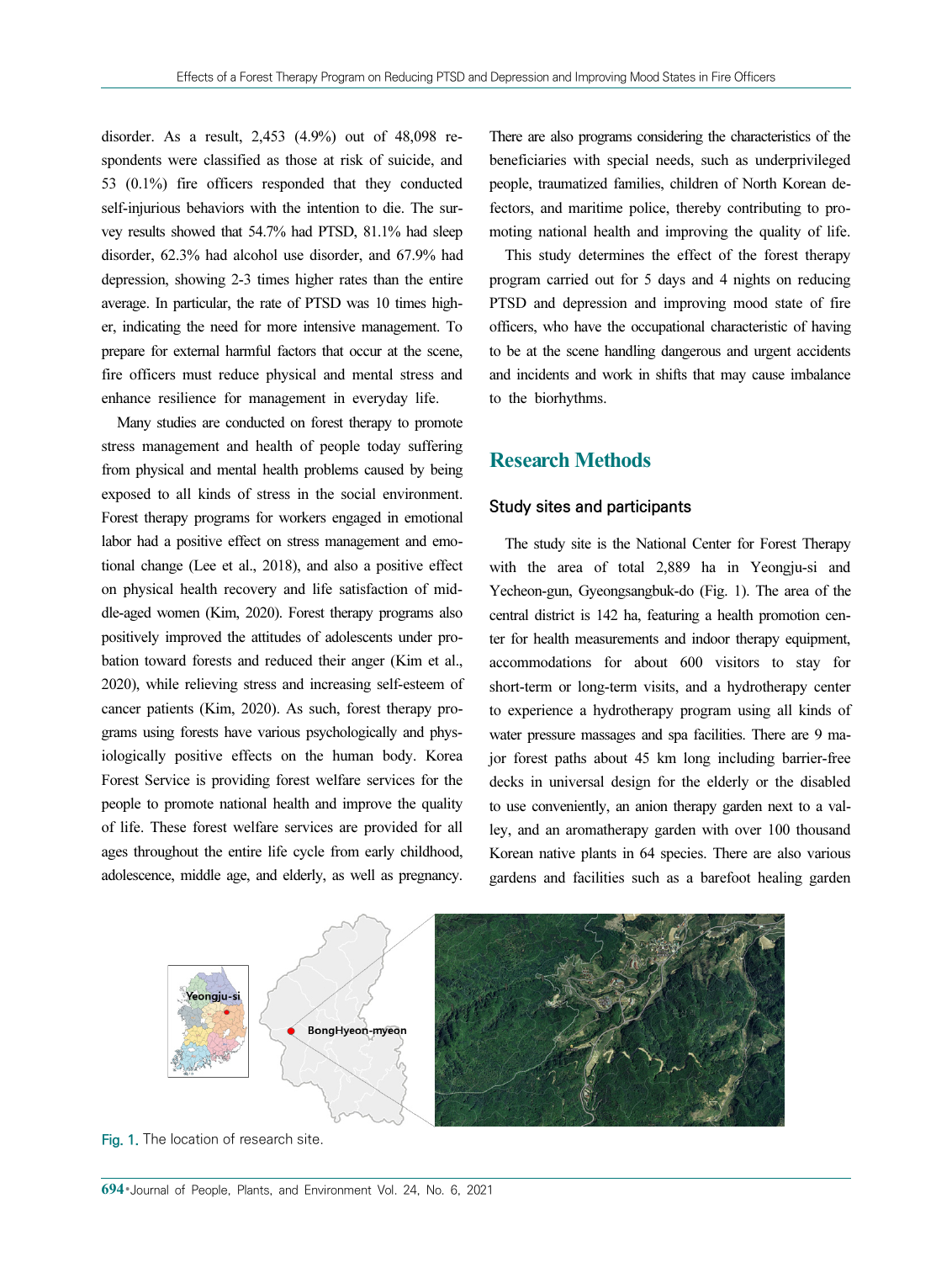made with natural materials like wood chips and gravel to step on, as well as a Korean medicine exhibition garden where medicinal plants are planted. In Yecheon-gun, there is also a forest therapy culture center, a specialized facility for tea ceremony and meditation programs.

The participants of this study are fire officers that visited the National Center for Forest Therapy for about 8 months from March to November 2019. Total 268 fire officers participated in the 5-day, 4-night Stress Resilience Enhancement Program in 9 sessions. The fire officers responded to the survey and measured their physical health before and after the program. Prior to the survey, we explained the purpose and contents of this study and received their consent to participate and use their personal information. A self-report survey method was used to determine their post-traumatic stress disorder (PTSD), depression, and mood states, and effects analysis was conducted on only the experimental group.

## Tools

### PTSD (post-traumatic stress disorder)

To measure the PTSD of fire officers, the Korean version of the PTSD Checklist (PCL-5-K) was conducted before and after the Stress Resilience Enhancement Program. The PCL-5-K is a self-report survey measuring the existence and severity of PTSD symptoms, comprised of total 20 items developed by Weathers et al. (2013) and adapted in Korean by Kim et al. (2017). The items are rated on a 5-point Likert scale: 'Not at all (0 points)', 'A little bit (1 point)', 'Moderately (2 points)', 'Quite a bit (3 points)', and 'Extremely (4 points)'. The scores range from 0 to 80, with higher scores indicating more severe PTSD. The cut-point of PTSD is 33 (National Center for PTSD, USA). Cronbach's  $\alpha$  was 0.94 at the point of the tool development, and Cronbach's  $\alpha$  in this study was 0.95.

## Depression

To measure the depression levels of fire officers, the Korean version of the depression tool (PHQ-9; Patient Health Questionnaire-9) was conducted before and after the Stress Resilience Enhancement Program. The PHQ-9 was developed by Spitzer et al. (1999) and translated into Korean by Choi et al. (2007), and its purpose was to detect mental diseases that are likely to be encountered in primary clinical scenes and help the diagnoses. Park et al. (2010) verified the tool's reliability and validity, and it is comprised of total 9 items standardized by Ahn et al. (2013). The items are rated on a 4-point Likert scale: 'Not at all (0 point)', 'Several days (1 point)', 'More than a week (2 points)', and 'Nearly every day (3 points)'. The scores range from 0 to 27, with higher scores indicating more severe depression. Cronbach's  $\alpha$  in this study was 0.92.

## Mood states

To measure the mood states of fire officers, the Korean version of Profile of Mood States-Brief (K-POMS-B) was conducted before and after the Stress Resilience Enhancement Program. The K-POMS-B is a self-report survey measuring the mood changes affected by the environment and human relations, comprised of total 30 items developed by Mcnair et al. (1971) and adapted in Korean by Yeun and Shin-Park (2006). The items are rated on a 5-point Likert scale: 'Not at all (0 point)', 'A little (1 point)', 'Moderately (2 points)', 'Quite a Lot (3 points)'. And 'Extremely (4 points)'. Lower scores indicate better mood states. The subfactors are comprised of tension, fatigue, anger, confusion, depression, and vigor. Total mood states are measured with the total mood disturbance (TMD) scores obtained by subtracting the vigor score from the sum of the five subfactors' scores. Cronbach's  $\alpha$  was 0.63-0.96 at the point of the tool development, and Cronbach's α in this study was 0.87-0.89.

## Forest therapy program

The forest therapy program implemented in this study is the Stress Resilience Enhancement Program comprised of various contents for 5 days and 4 nights. It is a customized program developed for fire officers to overcome the trauma from PTSD by experiencing various elements of the forest away from everyday life and enhance stress resilience by cultivating the ability to manage their biorhythms. The program was carried out for 22 hours in total 5 days and 4 nights, and the detailed contents and schedules are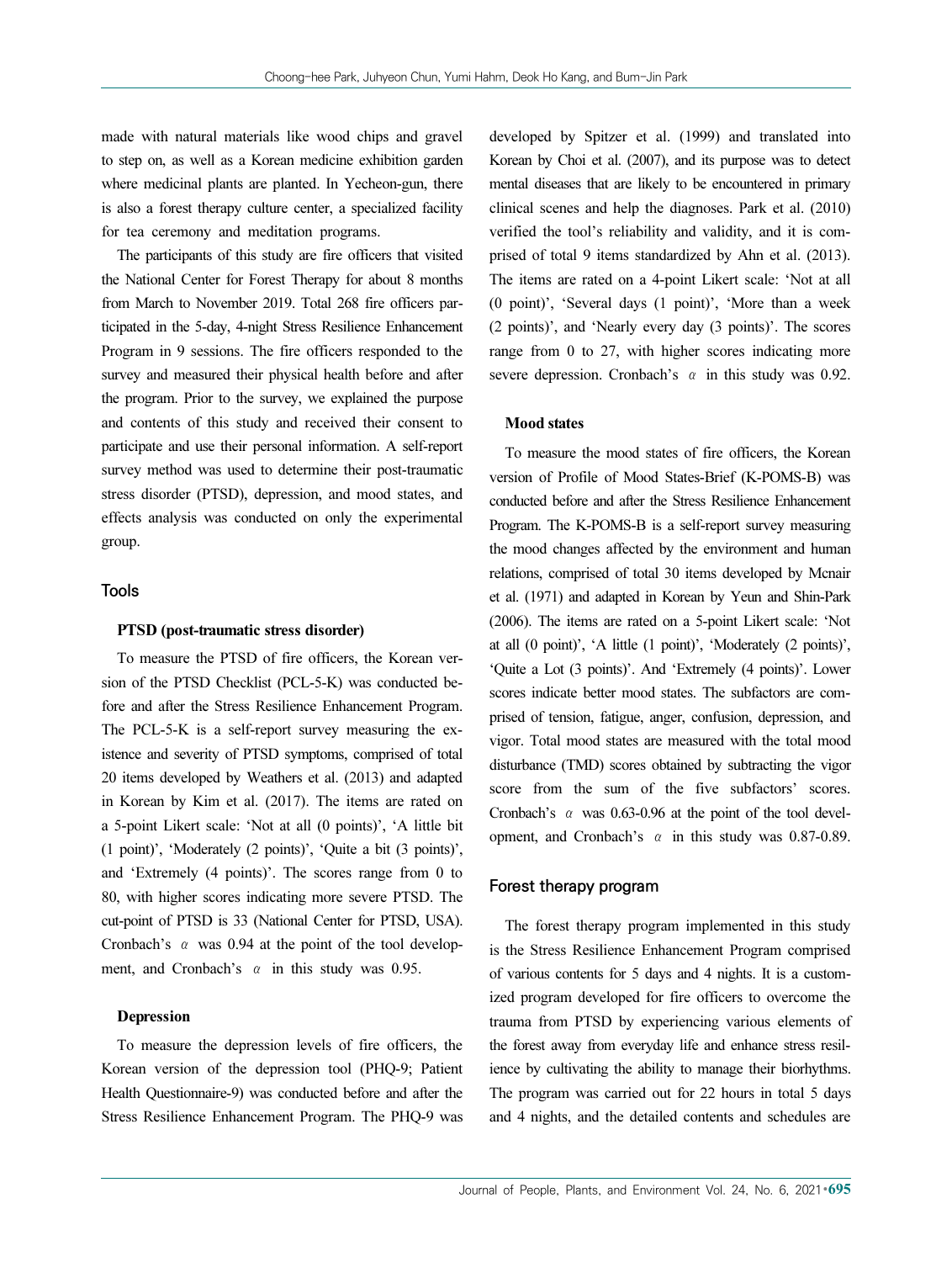| Time  | Day 1         | Day 2                 | Day 3             | Day 4            | Day 5         |  |
|-------|---------------|-----------------------|-------------------|------------------|---------------|--|
| 8:00  |               |                       |                   | <b>Breakfast</b> |               |  |
| 9:00  |               | One-Tempo             |                   | One-Tempo        | Check out     |  |
|       |               | Relax time            |                   | Relax time       | Psychological |  |
| 10:00 | Check in      | Forest                | Forest            | Sound            | test (Post)   |  |
|       |               | therapy               | therapy           | meditation       | Aroma         |  |
| 11:00 |               | Tea                   |                   | Tea              | therapy       |  |
|       |               | meditation            |                   | meditation       | Photostory    |  |
| 12:00 |               |                       | Lunch             |                  |               |  |
| 13:00 | Orientation   | One-Tempo Relax       | Psycho<br>therapy | One-Tempo Relax  |               |  |
|       | and rest      | time                  |                   | time             |               |  |
| 14:00 | Psychological |                       |                   |                  | Specialized   |  |
| 15:00 | test (Pre)    | Forest                |                   | psycho           |               |  |
| 16:00 | Forest        | therapy               | Hydro             | therapy          |               |  |
| 17:00 | therapy       |                       | therapy           |                  | Go back       |  |
| 18:00 |               | Dinner                |                   |                  |               |  |
| 19:00 |               |                       |                   |                  |               |  |
| 20:00 |               | Healing movie therapy |                   |                  |               |  |
| 21:00 |               | Sleep                 |                   |                  |               |  |

Table 1. Contents of Stress Resilience Enhancement Program

as shown in Table 1. There were 9 hours of outdoor activities to feel the spirits of the forest using various environmental factors such as forest walking and meditation; 9 hours of indoor activities such as hydrotherapy, tea meditation, sound meditation, and aromatherapy; and 4 hours of special lectures on mental health by psychology lecturers from the outside.

## Data analysis

A self-report questionnaire was developed using the aforementioned tools. The survey was conducted after providing sufficient explanation and introduction indoors. The fire officers participated in the survey twice: during orientation before the program and during the wrap-up time after the program. Data collected in this study were survey responses of 268 fire officers who participated in the Stress Resilience Enhancement Program, and the data of 185 participants excluding nonresponses and insincere responses were ultimately used in analysis. Frequency analysis was conducted to identify the demographic characteristics of the participants, and Wilcoxon signed-rank test to examine the differences in PTSD, depression, and mood states depending on the demographic characteristics before and after the program. Statistical analysis was conducted using SPSS ver. 24.0 (IBM Corp., USA), and the significance level was  $p < .05$ .

# Results and Discussion

### Demographic characteristics

The demographic characteristics of 185 fire officers participating in this study are comprised of gender, age, smoking status, average hours of sleep, drinking frequency, exercise frequency, job, rank, and period of service, and the response items are comprised of forest visit frequency and time spent in the forest (Table 2). As a result of analysis, there were 176 male (95.1%) and 9 female participants (4.9%), showing that most were male fire officers. Most of them were in their 30s (62, 33.5%), followed by 40s (53, 28.6%), 50s (46, 24.9%), 20s (20, 10.8%), and 60s and above (4, 2.2%). There were more non-smokers (135, 73.0%) than smokers (50, 27.0%) and most of them (71, 38.4%) slept 6 hours on average. Most drank once a week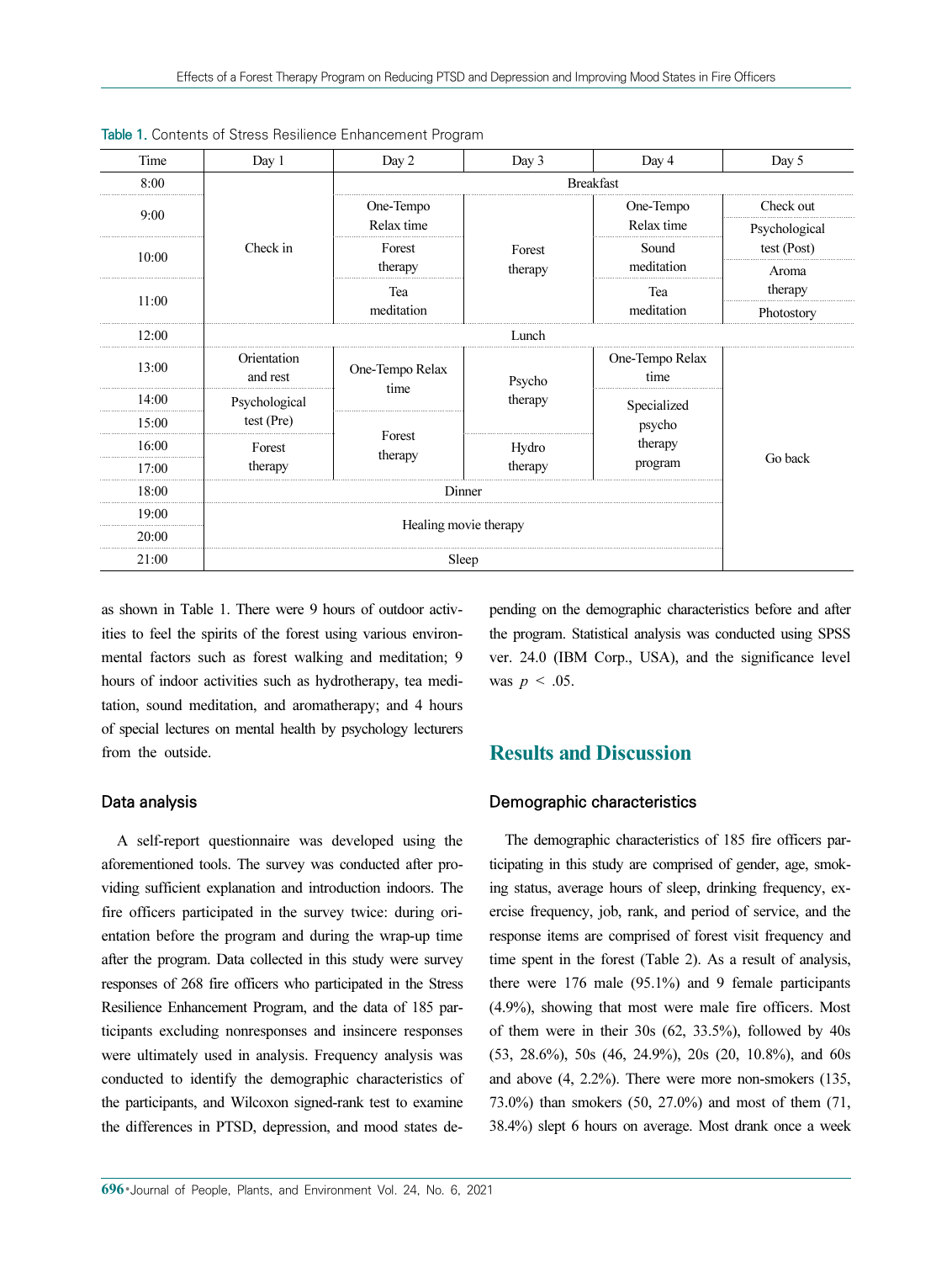# Table 2. General characteristics of subjects

|                                                                                                                                                                                                                                                                                                                                                                                                                                                                                                                                                                                                                                                                                                                                                                                                                                                                                                                     | Variables      | ${\bf N}$<br>Frequency (%) |           |
|---------------------------------------------------------------------------------------------------------------------------------------------------------------------------------------------------------------------------------------------------------------------------------------------------------------------------------------------------------------------------------------------------------------------------------------------------------------------------------------------------------------------------------------------------------------------------------------------------------------------------------------------------------------------------------------------------------------------------------------------------------------------------------------------------------------------------------------------------------------------------------------------------------------------|----------------|----------------------------|-----------|
|                                                                                                                                                                                                                                                                                                                                                                                                                                                                                                                                                                                                                                                                                                                                                                                                                                                                                                                     | Male           | 176                        | 95.1      |
| Sex                                                                                                                                                                                                                                                                                                                                                                                                                                                                                                                                                                                                                                                                                                                                                                                                                                                                                                                 | Female         | 9                          | 4.9       |
|                                                                                                                                                                                                                                                                                                                                                                                                                                                                                                                                                                                                                                                                                                                                                                                                                                                                                                                     | Subtotal       | 185                        | 100.0     |
|                                                                                                                                                                                                                                                                                                                                                                                                                                                                                                                                                                                                                                                                                                                                                                                                                                                                                                                     | 20 years       | $20\,$                     | 10.8      |
|                                                                                                                                                                                                                                                                                                                                                                                                                                                                                                                                                                                                                                                                                                                                                                                                                                                                                                                     | 30 years       | $62\,$                     | 33.5      |
|                                                                                                                                                                                                                                                                                                                                                                                                                                                                                                                                                                                                                                                                                                                                                                                                                                                                                                                     | 40 years       | 53                         | 28.6      |
| Age<br>46<br>50 years<br>$\overline{4}$<br>60 years<br>Subtotal<br>185<br>Smoking<br>$50\,$<br>Non-smoking<br>135<br>Smoking status<br>Subtotal<br>185<br>14<br>$<$ 5 hours<br>6 hours<br>71<br>69<br>7 hours<br>The amount of sleep<br>(Mean)<br>8 hours<br>29<br>$> 9$ hours<br>$\overline{c}$<br>Subtotal<br>185<br>$40\,$<br>Nothing<br>1 / week<br>$60\,$<br>$2-3$ / week<br>42<br>Drinking frequency<br>5<br>$\geq$ 4 / week<br>$1-2$ / month<br>$38\,$<br>Subtotal<br>185<br>Nothing<br>$\overline{4}$<br>1 / week<br>34<br>89<br>$2-3$ / week<br>Exercise frequency<br>$\geq$ 4 / week<br>54<br>$1-3$ / month<br>$\overline{4}$<br>Subtotal<br>185<br>107<br>Fire investigation<br>Rescue and first aid<br>54<br>Situation room service<br>3<br>Job<br>Public administration<br>19<br>$\overline{c}$<br>Etc.<br>Subtotal<br>185<br>Firefighters<br>54<br>Fire engineers<br>$40\,$<br>Fire lieutenants<br>35 |                | 24.9                       |           |
|                                                                                                                                                                                                                                                                                                                                                                                                                                                                                                                                                                                                                                                                                                                                                                                                                                                                                                                     |                |                            | 2.2       |
|                                                                                                                                                                                                                                                                                                                                                                                                                                                                                                                                                                                                                                                                                                                                                                                                                                                                                                                     |                |                            | 100.0     |
|                                                                                                                                                                                                                                                                                                                                                                                                                                                                                                                                                                                                                                                                                                                                                                                                                                                                                                                     |                |                            | 27.0      |
|                                                                                                                                                                                                                                                                                                                                                                                                                                                                                                                                                                                                                                                                                                                                                                                                                                                                                                                     |                |                            | 73.0      |
|                                                                                                                                                                                                                                                                                                                                                                                                                                                                                                                                                                                                                                                                                                                                                                                                                                                                                                                     |                |                            | 100.0     |
|                                                                                                                                                                                                                                                                                                                                                                                                                                                                                                                                                                                                                                                                                                                                                                                                                                                                                                                     |                |                            | 7.6       |
|                                                                                                                                                                                                                                                                                                                                                                                                                                                                                                                                                                                                                                                                                                                                                                                                                                                                                                                     |                |                            | 38.4      |
|                                                                                                                                                                                                                                                                                                                                                                                                                                                                                                                                                                                                                                                                                                                                                                                                                                                                                                                     |                |                            | 37.3      |
|                                                                                                                                                                                                                                                                                                                                                                                                                                                                                                                                                                                                                                                                                                                                                                                                                                                                                                                     |                |                            | 15.6      |
|                                                                                                                                                                                                                                                                                                                                                                                                                                                                                                                                                                                                                                                                                                                                                                                                                                                                                                                     |                |                            | $1.1\,$   |
|                                                                                                                                                                                                                                                                                                                                                                                                                                                                                                                                                                                                                                                                                                                                                                                                                                                                                                                     |                |                            | 100.0     |
|                                                                                                                                                                                                                                                                                                                                                                                                                                                                                                                                                                                                                                                                                                                                                                                                                                                                                                                     |                |                            | 21.6      |
|                                                                                                                                                                                                                                                                                                                                                                                                                                                                                                                                                                                                                                                                                                                                                                                                                                                                                                                     |                |                            | 32.4      |
|                                                                                                                                                                                                                                                                                                                                                                                                                                                                                                                                                                                                                                                                                                                                                                                                                                                                                                                     |                |                            | 22.8      |
|                                                                                                                                                                                                                                                                                                                                                                                                                                                                                                                                                                                                                                                                                                                                                                                                                                                                                                                     |                |                            | 2.7       |
|                                                                                                                                                                                                                                                                                                                                                                                                                                                                                                                                                                                                                                                                                                                                                                                                                                                                                                                     |                |                            | 20.5      |
|                                                                                                                                                                                                                                                                                                                                                                                                                                                                                                                                                                                                                                                                                                                                                                                                                                                                                                                     |                |                            | 100.0     |
|                                                                                                                                                                                                                                                                                                                                                                                                                                                                                                                                                                                                                                                                                                                                                                                                                                                                                                                     |                |                            | 2.2       |
|                                                                                                                                                                                                                                                                                                                                                                                                                                                                                                                                                                                                                                                                                                                                                                                                                                                                                                                     |                |                            | 18.4      |
|                                                                                                                                                                                                                                                                                                                                                                                                                                                                                                                                                                                                                                                                                                                                                                                                                                                                                                                     |                |                            | 48.1      |
|                                                                                                                                                                                                                                                                                                                                                                                                                                                                                                                                                                                                                                                                                                                                                                                                                                                                                                                     |                |                            | 29.1      |
|                                                                                                                                                                                                                                                                                                                                                                                                                                                                                                                                                                                                                                                                                                                                                                                                                                                                                                                     |                |                            | $2.2\,$   |
|                                                                                                                                                                                                                                                                                                                                                                                                                                                                                                                                                                                                                                                                                                                                                                                                                                                                                                                     |                |                            | 100.0     |
|                                                                                                                                                                                                                                                                                                                                                                                                                                                                                                                                                                                                                                                                                                                                                                                                                                                                                                                     |                |                            | 57.8      |
|                                                                                                                                                                                                                                                                                                                                                                                                                                                                                                                                                                                                                                                                                                                                                                                                                                                                                                                     |                |                            | 29.2      |
|                                                                                                                                                                                                                                                                                                                                                                                                                                                                                                                                                                                                                                                                                                                                                                                                                                                                                                                     |                |                            | 1.6       |
|                                                                                                                                                                                                                                                                                                                                                                                                                                                                                                                                                                                                                                                                                                                                                                                                                                                                                                                     |                |                            | $10.3\,$  |
|                                                                                                                                                                                                                                                                                                                                                                                                                                                                                                                                                                                                                                                                                                                                                                                                                                                                                                                     |                |                            | 1.1       |
|                                                                                                                                                                                                                                                                                                                                                                                                                                                                                                                                                                                                                                                                                                                                                                                                                                                                                                                     |                |                            | 100.0     |
|                                                                                                                                                                                                                                                                                                                                                                                                                                                                                                                                                                                                                                                                                                                                                                                                                                                                                                                     |                |                            | 29.3      |
|                                                                                                                                                                                                                                                                                                                                                                                                                                                                                                                                                                                                                                                                                                                                                                                                                                                                                                                     |                |                            | 21.6      |
|                                                                                                                                                                                                                                                                                                                                                                                                                                                                                                                                                                                                                                                                                                                                                                                                                                                                                                                     |                |                            | 18.9      |
|                                                                                                                                                                                                                                                                                                                                                                                                                                                                                                                                                                                                                                                                                                                                                                                                                                                                                                                     |                | 49                         | 26.5      |
|                                                                                                                                                                                                                                                                                                                                                                                                                                                                                                                                                                                                                                                                                                                                                                                                                                                                                                                     |                | 6                          | $3.2\,$   |
|                                                                                                                                                                                                                                                                                                                                                                                                                                                                                                                                                                                                                                                                                                                                                                                                                                                                                                                     |                | $\mathbf{1}$               | $0.5\,$   |
|                                                                                                                                                                                                                                                                                                                                                                                                                                                                                                                                                                                                                                                                                                                                                                                                                                                                                                                     |                | 185                        | 100.0     |
|                                                                                                                                                                                                                                                                                                                                                                                                                                                                                                                                                                                                                                                                                                                                                                                                                                                                                                                     |                | 107                        | 57.8      |
|                                                                                                                                                                                                                                                                                                                                                                                                                                                                                                                                                                                                                                                                                                                                                                                                                                                                                                                     |                | 41                         | 22.2      |
|                                                                                                                                                                                                                                                                                                                                                                                                                                                                                                                                                                                                                                                                                                                                                                                                                                                                                                                     |                | 35                         | 18.9      |
| Fire captains<br>Rank<br>Fire marshals<br>Fire battalion chief<br>Subtotal<br>$<$ 10 years<br>$10-20$ years<br>$20-30$ years<br>Period of service<br>$>$ 30 years<br>Subtotal                                                                                                                                                                                                                                                                                                                                                                                                                                                                                                                                                                                                                                                                                                                                       | $\overline{c}$ | 1.1                        |           |
|                                                                                                                                                                                                                                                                                                                                                                                                                                                                                                                                                                                                                                                                                                                                                                                                                                                                                                                     |                | 185                        | $100.0\,$ |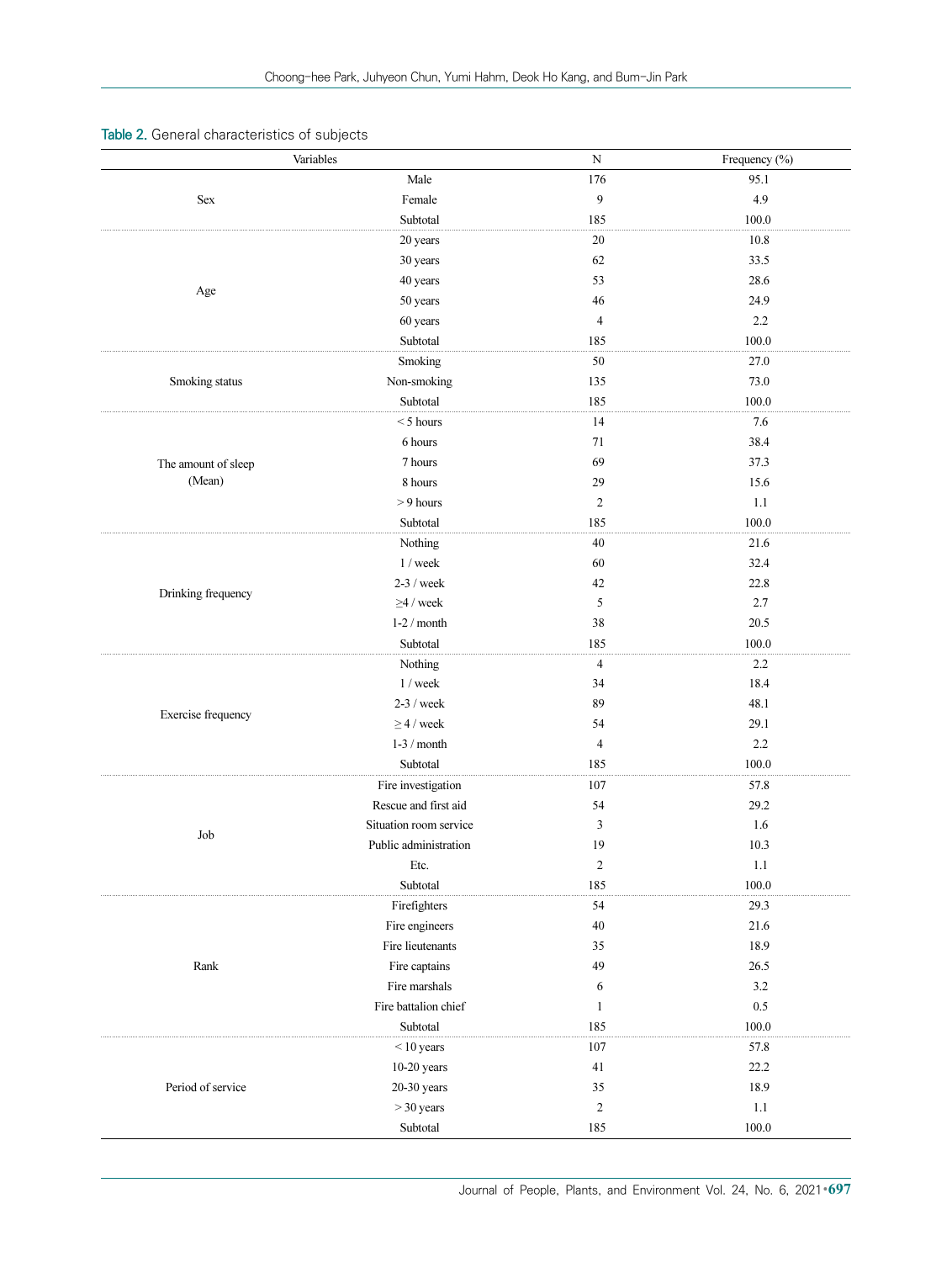|                            |                                                                                                                                                                                         | N    | Frequency $(\% )$ |
|----------------------------|-----------------------------------------------------------------------------------------------------------------------------------------------------------------------------------------|------|-------------------|
|                            | Everyday                                                                                                                                                                                | 3    | 1.6               |
|                            | $1-2$ / week                                                                                                                                                                            | 58   | 31.4              |
| Forest visit frequency     | Variables<br>$1-2/month$<br>64<br>$1-2$ / year<br>60<br>Subtotal<br>185<br>$<$ 30 min<br>38<br>$30 \text{ min} - 1 \text{ h}$<br>70<br>$1-3h$<br>67<br>$>$ 3 h<br>10<br>Subtotal<br>185 | 34.6 |                   |
|                            |                                                                                                                                                                                         |      | 32.4              |
|                            |                                                                                                                                                                                         |      | 100.0             |
|                            |                                                                                                                                                                                         |      | 20.5              |
|                            |                                                                                                                                                                                         |      | 37.8              |
| Time to stay in the Forest |                                                                                                                                                                                         |      | 36.3              |
|                            |                                                                                                                                                                                         |      | 5.4               |
|                            |                                                                                                                                                                                         |      | 100.0             |

#### Table 3. Response items about forest

Table 4. Results of post-traumatic stress disorder (PTSD) before and after the forest therapy program

| Variables          |       | Before |      | After |            |
|--------------------|-------|--------|------|-------|------------|
|                    | Mean  | SD     | Mean | ЫU    | -          |
| PTSD               | 10.65 | 12.00  | 5.64 | 8.29  | $8.191***$ |
| and a state of the |       |        |      |       |            |

 $*^{**}p < .001$ .

(60, 32.4%) and exercised 2-3 times a week (89, 48.1%).

By job, more than half of the participants (107, 57.8%) were in charge of fire investigation, followed by rescue/first aid (54, 29.2%) and public administration (19, 10.3%). By rank, most were firefighters (54, 29.2%), followed by fire captains (49, 26.5%), fire engineers (40, 21.6%), fire lieutenants (35, 18.9%), fire marshals (6, 3.2%), and fire battalion chief (1, 0.5%), showing that fire officers in various ranks participated in the study. Most of them worked for less than 10 years (107, 57.8%), followed by 10-20 years (41, 22.2%) and 20-30 years (35, 18.9%).

For forest visit frequency, most of the participants visited the forest 1-2 times a month  $(64, 34.6\%)$ , followed by 1-2 times a year (60, 32.4%). Most spent 30 minutes to 1 hour in the forest  $(70, 37.8\%)$ , followed by 1-3 hours  $(67, 67.5\%)$ 36.3%), less than 30 minutes (38, 20.5%), and more than 3 hours (10, 5.4%) (Table 3).

#### Analysis results of PTSD

As a result of analyzing the PTSD scores of fire officers participating in the Stress Resilience Enhancement Program (Table 4), the mean decreased from  $10.65 \ (\pm 2.00)$  to 5.64  $(\pm 8.29)$  after the program, showing a statistically significant difference ( $p < .001$ ).

The analysis results of PTSD scores of fire officers depending on demographic characteristics are as shown in Table 5, and only the mean and standard deviation (SD) are provided for items with N less than 10. By gender, 'male' showed a decrease in PTSD scores with a statistically significant difference ( $p < .001$ ) after participating in the program. By age, there was a significant decrease  $(p < .001)$  in all of '20s', '30s', '40s', and '50s' except '60s and above  $(n = 4)$ '. By smoking status, both 'smokers' and 'non-smokers' showed a significant decrease ( $p \leq$ .001). By average hours of sleep, fire officers sleeping for '5 hours or less', '6 hours', and '7 hours' ( $p < .001$ ) and fire officers sleeping for '8 hours' ( $p < .01$ ) both showed a significant decrease, except those sleeping for '9 hours or more  $(n = 2)$ . By drinking frequency, there was a significant decrease among all fire officers except 'more than 4 times a week  $(n = 5)$ ', such as 'not drinking', 'once a week', '2-3 times a week', and '1-3 times a month' (p < .001). By exercise frequency, there was a statistically significant decrease among all fire officers except 'no exercise  $(n = 4)$ ' and '1-3 times a month  $(n = 4)$ ', such as 'once a week'  $(p < .01)$  and '2-3 times a week', 'more than 4 times a week' ( $p < .001$ ). By job, there was a significant difference in 'fire investigation', 'rescue/first aid'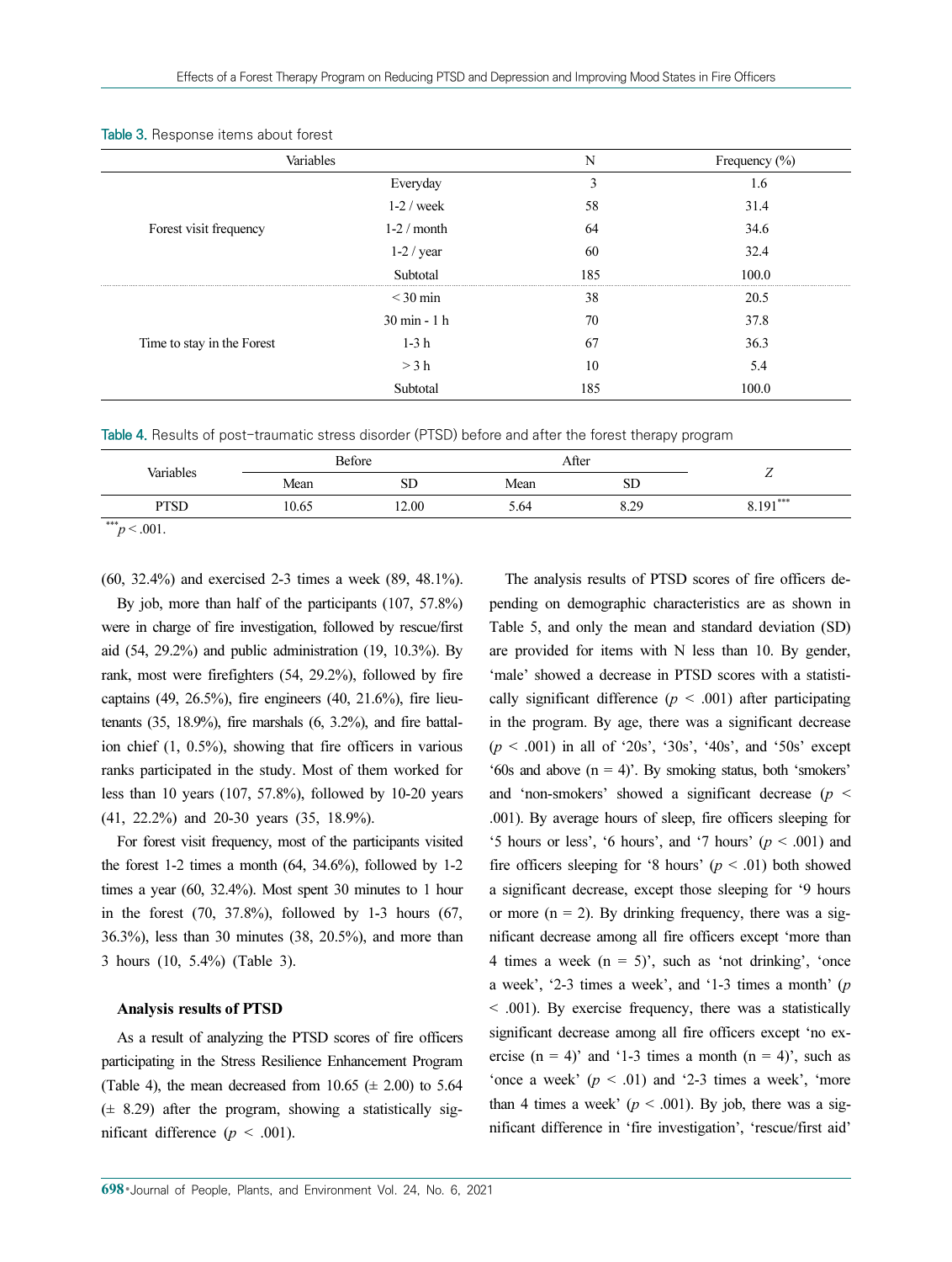Table 5. Results of post-traumatic stress disorder (PTSD) before and after the forest therapy program by general characteristics

| Variables                     |                        | Before   |                | After |                           |                  |
|-------------------------------|------------------------|----------|----------------|-------|---------------------------|------------------|
|                               |                        | Mean     | <b>SD</b>      | Mean  | <b>SD</b>                 | $\boldsymbol{Z}$ |
|                               | Male                   | 10.50    | 11.95          | 5.52  | 8.16                      | $7.884$ ***      |
| Sex                           | Female                 | 13.67    | 13.15          | 8.00  | 10.87                     | $n = 9$          |
|                               | 20 years               | 5.70     | 6.30           | 1.95  | 2.65                      | $3.494***$       |
|                               | 30 years               | 1127     | 10.29          | 6.65  | 8.58                      | $4.444***$       |
| Age                           | 40 years               | 10.92    | 12.66          | 5.38  | 8.27                      | $4.798***$       |
|                               | 50 years               | 11.33    | 13.70          | 5.54  | 7.74                      | 3.986***         |
|                               | 60 years               | 14.50    | 25.05          | 13.25 | 19.99                     | $n = 4$          |
|                               | Smoking                | 10.18    | 11.10          | 5.40  | 9.08                      | $4.200***$       |
| Smoking status                | Non-smoking            | 10.83    | 12.35          | 5.73  | 8.01                      | $7.038***$       |
|                               | < 5 h                  | 20.21    | 14.68          | 9.86  | 11.04                     | $3.299***$       |
|                               | 6h                     | 10.70    | 11.80          | 5.42  | 6.70                      | $4.958***$       |
| The amount of sleep<br>(mean) | 7 <sub>h</sub>         | 8.41     | 9.70           | 5.16  | 8.97                      | 4.382***         |
|                               | 8h                     | 11.86    | 14.28          | 5.69  | 8.69                      | $3.017**$        |
|                               | $\geq 9$ h             | 0.00     | $\blacksquare$ | 0.00  | $\mathbb{Z}^{\mathbb{Z}}$ | $n = 2$          |
|                               | Nothing                | 9.98     | 8.92           | 5.93  | 8.92                      | $3.623***$       |
|                               | $1$ / week             | 11.62    | 14.60          | 5.53  | 8.89                      | 4.708***         |
| Drinking frequency            | $2-3$ / week           | 9.02     | 8.63           | 4.88  | 6.56                      | $3.981***$       |
|                               | $\geq$ 4 / week        | 17.40    | 14.57          | 8.00  | 7.31                      | $n = 5$          |
|                               | $1-3$ / month          | 10.76    | 13.23          | 6.05  | 8.77                      | $3.386***$       |
|                               | Nothing                | 11.25    | 10.50          | 10.75 | 10.11                     | $n = 4$          |
|                               | $1$ / week             | 12.06    | 14.71          | 7.14  | 9.43                      | $3.192***$       |
| Exercise frequency            | $2-3$ / week           | 10.79    | 10.63          | 5.11  | 7.69                      | $6.109***$       |
|                               | $\geq$ 4 / week        | 9.33     | 12.28          | 4.81  | 7.81                      | $4.444***$       |
|                               | $1-3$ / month          | 13.00    | 17.09          | 10.75 | 14.45                     | $n = 4$          |
|                               | Fire investigation     | 10.38    | 11.60          | 4.64  | 6.59                      | $6.215***$       |
|                               | Rescue and first aid   | 11.83    | 12.64          | 7.37  | 10.17                     | 4.695***         |
| Job                           | Situation room service | 8.67     | 6.43           | 5.00  | 3.46                      | $n = 3$          |
|                               | Public administration  | 10.26    | 13.60          | 7.11  | 10.96                     | $2.442*$         |
|                               | Etc.                   | $0.00\,$ |                | 0.00  | $\blacksquare$            | $n = 2$          |
|                               | Fire-fighters          | 8.31     | 8.62           | 4.15  | 6.66                      | $4.761***$       |
|                               | Fire engineers         | 11.63    | 11.13          | 6.73  | 8.86                      | 3.727***         |
| Rank                          | Fire lieutenants       | 13.80    | 15.18          | 6.51  | 8.67                      | 3.792***         |
|                               | Fire captains          | 11.04    | 13.29          | 6.27  | 9.50                      | $4.191***$       |
|                               | Fire marshals          | 4.50     | 9.59           | 1.50  | 2.34                      | $n = 6$          |
|                               | Fire battalion chief   | 6.00     |                | 7.00  |                           | $n = 1$          |
|                               | $<$ 10 years           | 9.58     | 9.83           | 5.45  | 7.83                      | $6.252***$       |
| Period of service             | $10-20$ years          | 14.78    | 15.79          | 6.41  | 8.29                      | $4.269***$       |
|                               | $20-30$ years          | 9.66     | 12.38          | 5.54  | 9.91                      | $3.305***$       |
|                               | $>$ 30 years           | 1.00     | 1.41           | 2.00  | 2.83                      | $n = 2$          |
|                               | Everyday               | 13.00    | 13.00          | 11.00 | 14.18                     | $n = 3$          |
| Forest visit frequency        | $1-2$ / week           | 9.69     | 12.29          | 5.88  | 8.34                      | $3.968***$       |
|                               | $1-2/$ month           | 11.14    | 11.24          | 4.94  | 6.76                      | 5.543***         |
|                               | $1-2$ / year           | 10.95    | 12.67          | 5.90  | 9.46                      | 4.553***         |
|                               | $<$ 30 min             | 11.84    | 11.06          | 7.42  | 9.52                      | $3.500***$       |
| Time to stay in the forest    | 30 min -1 h            | 10.14    | 11.42          | 6.07  | 8.47                      | 4.393***         |
|                               | $1-3\ \mathrm{h}$      | 11.67    | 13.51          | 4.79  | 7.73                      | 5.766***         |
|                               | $>3\ \mathrm{h}$       | 2.90     | 4.23           | 1.60  | 2.50                      | $n = 10$         |

 $\mu^* p < .05, \mu^* p < .01, \mu^* p < .001.$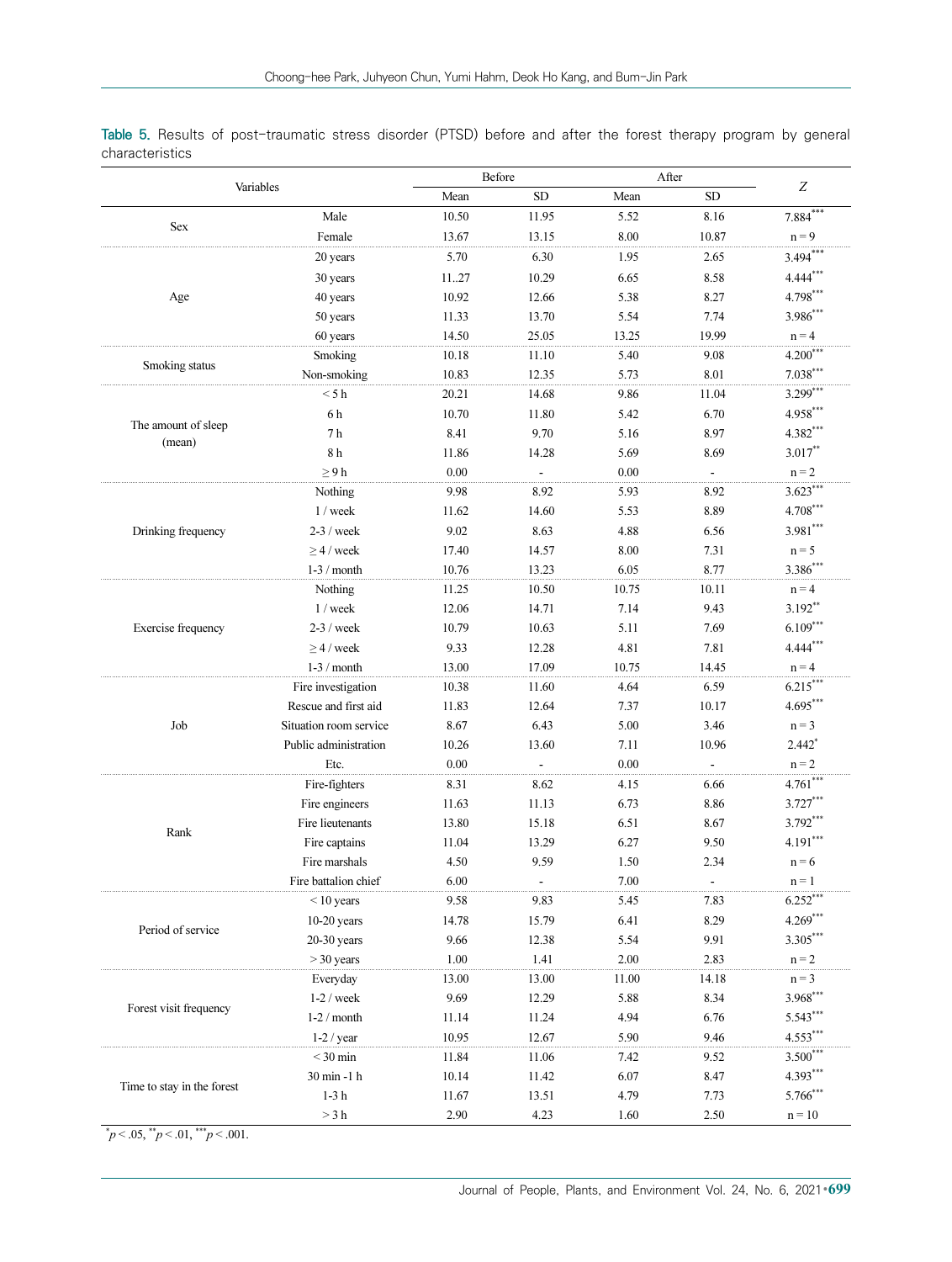| Variables  | Before        |      | After                   |                                  |            |
|------------|---------------|------|-------------------------|----------------------------------|------------|
|            | Mean          | SD   | Mean                    | $\alpha$ r<br>SD                 | -          |
| Depression | 2.21<br>⊥ ک∙ر | 4.00 | $\sim$ $\sim$<br>ر سے د | $\overline{A}$<br>$\sim$<br>، 4. | $4.687***$ |

Table 6. Results of depression before and after the forest therapy program

 $*^{**}p < .001$ .

 $(p < .001)$ , and 'public administration'  $(p < .05)$ . By rank, there was a statistically significant difference in all ranks such as 'firefighter', 'fire engineer', 'fire lieutenant', and 'fire captain' ( $p < .001$ ) except 'fire marshal ( $n = 6$ )' and 'fire battalion chief  $(n = 1)$ '. By period of service, all showed a significant decrease ( $p < .001$ ) such as 'less than 10 years', '10-20 years', and '20-30 years' except 'more than 30 years  $(n = 2)$ .

As a result of analyzing PTSD scores for forest-related items, there was a statistically significant decrease in fire officers visiting the forest '1-2 times a week', '1-2 times a month', and '1-2 times a year' ( $p < .001$ ), and fire officers spending 'less than 30 minutes', '30 minutes-1 hour', and '1-3 hours' in the forest  $(p < .001)$ .

#### Analysis results of depression

As a result of analyzing the depression scores of fire officers participating in the Stress Resilience Enhancement Program (Table 6), the mean decreased by 1.00 points from 3.21 ( $\pm$  4.00) to 2.21 ( $\pm$  3.47) after the program, showing a statistically significant difference ( $p \leq .001$ ).

The analysis results of depression scores of fire officers depending on demographic characteristics are as shown in Table 7, and only the mean and SD are provided for items with  $n$  less than 10. By gender, 'male' showed a statistically significant decrease in depression scores after participating in the program ( $p < .001$ ). By age, there was a significant decrease in '40s' and '50s' ( $p < .01$ ). By smoking status, both 'smokers ( $p < .05$ )' and 'non-smokers ( $p$ < .001)' showed a significant decrease. By average hours of sleep, all fire officers showed a significantly decreased except those sleeping '7 hours', such as '5 hours or less  $(p < .05)$ ', '6 hours  $(p < .001)$ ', and '8 hours  $(p < .01)$ '. By drinking frequency, there was a significant decrease in fire officers 'not drinking' ( $p < .05$ ) and those drinking 'once a week' and '1-3 times a month' ( $p < .001$ ). By

exercise frequency, there was a significant decrease in fire officers exercising 'once a week' and 'more than 4 times a week' ( $p < .05$ ), and exercising '2-3 times a week' ( $p$  $<$  0.01). By job, 'fire investigation ( $p < 0.001$ )' and 'public administration ( $p < .05$ )' showed a significant decrease, and by rank, 'firefighter  $(p < .01)$ ', 'fire lieutenant  $(p < .01)$ ' .05)', and 'fire captain  $(p < .05)$ ' showed a significant decrease. By period of service, all fire officers showed a significant decrease in 'less than 10 years' and '10-20 years' ( $p < .01$ ), as well as '20-30 years' ( $p < .05$ ), except 'more than 30 years  $(n = 2)$ '.

As a result of analyzing depression scores for forest-related items, there was a significant decrease in all fire officers except those visiting the forest 'every day  $(n = 3)$ ', such as visiting '1-2 times a week' ( $p < .05$ ), '1-2 times a month', and '1-2 times a year'  $(p < .01)$ . For time spent in the forest, there was a significant decrease in fire officers spending '30 minutes-1 hour' ( $p < .05$ ) and '1-3 hours'  $(p < .001)$  in the forest.

#### Analysis results of mood states

As a result of analyzing the mood state scores of fire officers participating in the Stress Resilience Enhancement Program (Table 8), the means of subfactors of negative mood states such as tension, fatigue, anger, confusion, and depression decreased after participating in the program, showing a statistically significant difference ( $p < .001$ ). Vigor, which is a subfactor representing a positive mood state, increased with a statistically significant difference after the program ( $p < .001$ ). TMD representing the total mood states also decreased by 13.16 points after the program from 5.78 ( $\pm$  17.37) to -7.38 ( $\pm$  10.35), showing a statistically significant difference ( $p < .001$ ).

The analysis results of mood state scores of fire officers depending on demographic characteristics are as shown in Table 9, and only the mean and SD are provided for items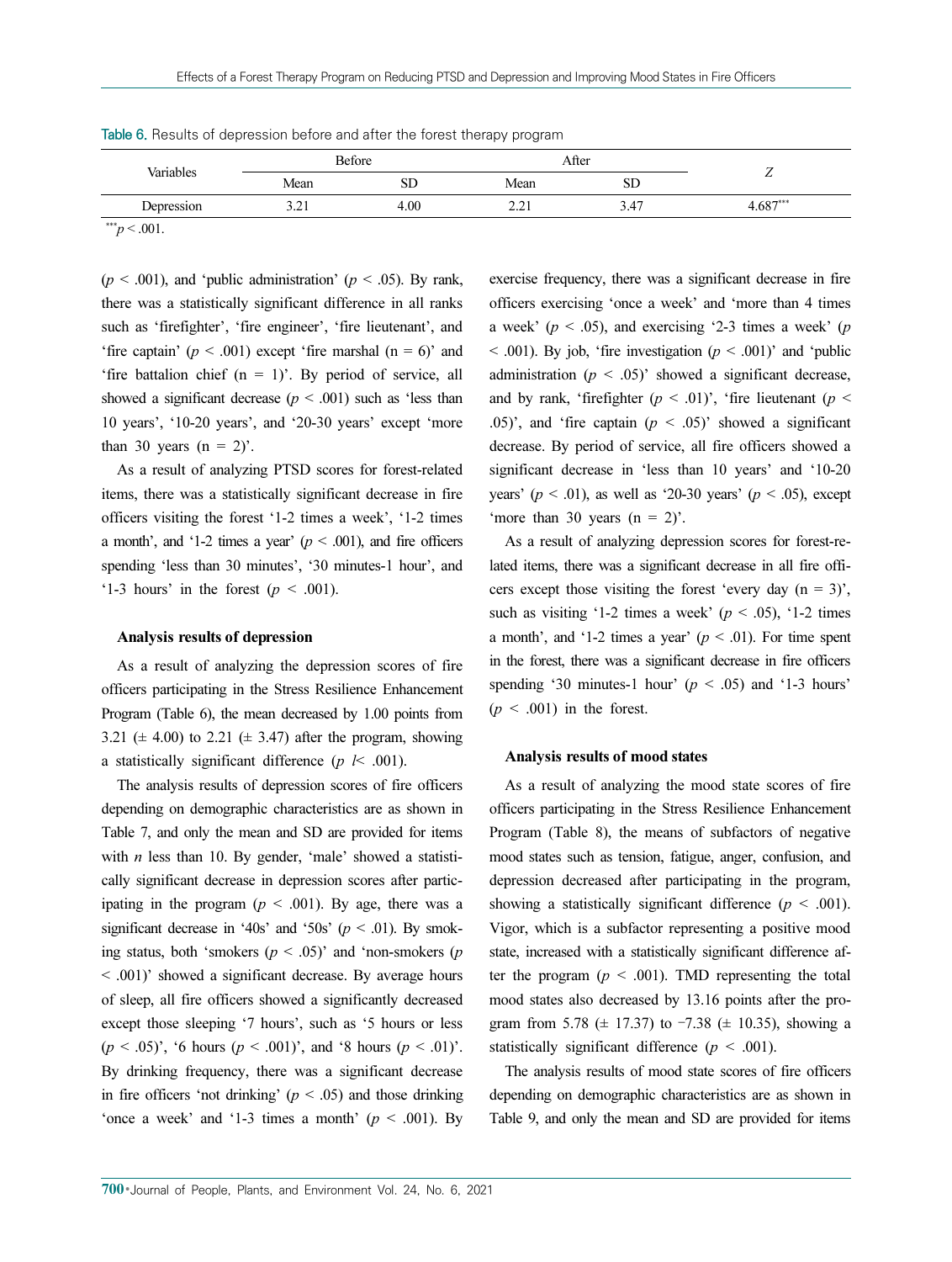|                            | Before                 |          |           | After    |          |             |
|----------------------------|------------------------|----------|-----------|----------|----------|-------------|
| Variables                  |                        | Mean     | <b>SD</b> | Mean     | SD       | Z           |
|                            | Male                   | 3.15     | 3.95      | 2.13     | 3.29     | $4.641$ *** |
| <b>Sex</b>                 | Female                 | 4.22     | 4.99      | 3.89     | 6.15     | $n = 9$     |
|                            | 20 years               | 2.25     | 2.45      | 1.75     | 2.10     | 1.541       |
|                            | 30 years               | 3.18     | 3.19      | 2.44     | 2.91     | 1.825       |
| Age                        | 40 years               | 3.38     | 3.85      | 2.13     | 3.58     | $3.003***$  |
|                            | 50 years               | 3.33     | 5.02      | 2.13     | 4.30     | $2.592**$   |
|                            | 60 years               | 4.75     | 9.50      | 3.00     | 6.00     | $n = 4$     |
|                            | Smoking                | 3.52     | 4.19      | 2.42     | 4.18     | $2.215*$    |
| Smoking status             | Non-smoking            | 3.09     | 3.93      | 2.13     | 3.19     | $4.177***$  |
|                            | < 5 h                  | 6.29     | 5.31      | 3.43     | 3.55     | $2.405*$    |
|                            | 6h                     | 3.37     | 3.88      | 2.18     | 2.85     | $3.420***$  |
| The amount of sleep        | 7 <sub>h</sub>         | 2.19     | 3.33      | 2.07     | 4.15     | 0.807       |
| (Mean)                     | 8 <sub>h</sub>         | 3.62     | 4.42      | 1.66     | 2.45     | $3.050**$   |
|                            | $\geq$ 9 hours         | 5.00     | 1.41      | 7.50     | 7.78     | $n = 2$     |
|                            | Nothing                | 2.83     | 3.26      | 2.08     | 4.16     | $2.087*$    |
|                            | $1$ / week             | 3.33     | 4.25      | 2.22     | 3.28     | $3.041**$   |
| Drinking frequency         | $2-3$ / week           | 3.05     | 3.86      | 1.93     | 2.25     | 1.681       |
|                            | $\geq$ 4 / week        | 4.80     | 7.46      | 3.20     | 2.68     | $n = 5$     |
|                            | $1-3$ / month          | 3.37     | 4.04      | 2.53     | 4.23     | $2.610**$   |
|                            | Nothing                | 1.25     | 1.50      | 1.00     | 2.00     | $n = 4$     |
|                            | 1 / week               | 3.38     | 4.95      | 1.94     | 2.67     | $2.232*$    |
| Exercise frequency         | $2-3$ / week           | 3.34     | 3.60      | 2.22     | 3.77     | $3.460***$  |
|                            | $\geq$ 4 / week        | 2.67     | 3.85      | 2.02     | 2.74     | $2.319*$    |
|                            | $1-3$ / month          | 8.00     | 4.83      | 8.00     | 7.75     | $n = 4$     |
|                            | Fire investigation     | 3.21     | 3.88      | 1.93     | 3.33     | $4.136***$  |
|                            | Rescue and first aid   | 3.24     | 4.41      | 2.87     | 3.74     | 0.947       |
| Job                        | Situation room service | 4.00     | 3.61      | 3.00     | 2.65     | $n = 3$     |
|                            | Public administration  | 3.32     | 3.83      | 2.05     | 3.66     | $2.229*$    |
|                            | Etc.                   | 0.00     | 0.00      | 0.00     | 0.00     | $n = 2$     |
|                            | Fire-fighters          | 2.52     | 3.12      | 1.56     | 2.42     | $2.921$ **  |
|                            | Fire engineers         | 3.80     | 3.27      | 2.78     | 2.68     | 1.588       |
|                            | Fire lieutenants       | 4.09     | 4.85      | 2.89     | 4.13     | $2.370*$    |
| Rank                       | Fire captains          | 3.14     | 4.75      | 2.22     | 4.48     | 2.289*      |
|                            | Fire marshals          | 0.50     | 1.22      | 0.00     | 0.00     | $n = 6$     |
|                            | Fire battalion chief   | 5.00     |           | 4.00     |          | $n = 1$     |
|                            | $<$ 10 years           | 3.02     | 3.25      | 2.11     | 2.64     | $3.232**$   |
|                            | $10-20$ years          | 4.12     | 5.05      | 2.76     | 4.25     | 2.587**     |
| Period of service          | $20-30$ years          | 3.89     | 4.66      | 2.00     | 4.63     | $2.100*$    |
|                            | $>$ 30 years           | $0.00\,$ | 0.00      | $0.00\,$ | $0.00\,$ | $n = 2$     |
|                            | Everyday               | 2.33     | 3.21      | 2.33     | 3.21     | $n = 3$     |
|                            | $1-2$ / week           | 2.50     | 4.12      | 1.50     | 2.30     | $2.538*$    |
| Forest visit frequency     | $1-2$ / month          | 3.50     | 3.74      | 2.67     | 4.54     | $2.921**$   |
|                            | $1-2$ / year           | 3.62     | 4.16      | 2.40     | 3.05     | $2.604**$   |
|                            | $<$ 30 min             | 3.37     | 3.46      | 2.66     | 3.61     | 1.133       |
|                            | 30 min - 1 h           | 3.04     | 3.74      | 2.36     | 3.76     | $2.451$ *   |
| Time to stay in the forest | $1-3h$                 | 3.67     | 4.67      | 2.10     | 3.28     | $4.232***$  |
|                            | $> 3 \ \rm h$          | 0.60     | 0.84      | $0.20\,$ | 0.42     | $n = 10$    |

|  | Table 7. Results of depression before and after the forest therapy program by general characteristics |  |  |
|--|-------------------------------------------------------------------------------------------------------|--|--|
|  |                                                                                                       |  |  |

 $\mu$  < .05,  $\mu$  < .01,  $\mu$  < .001.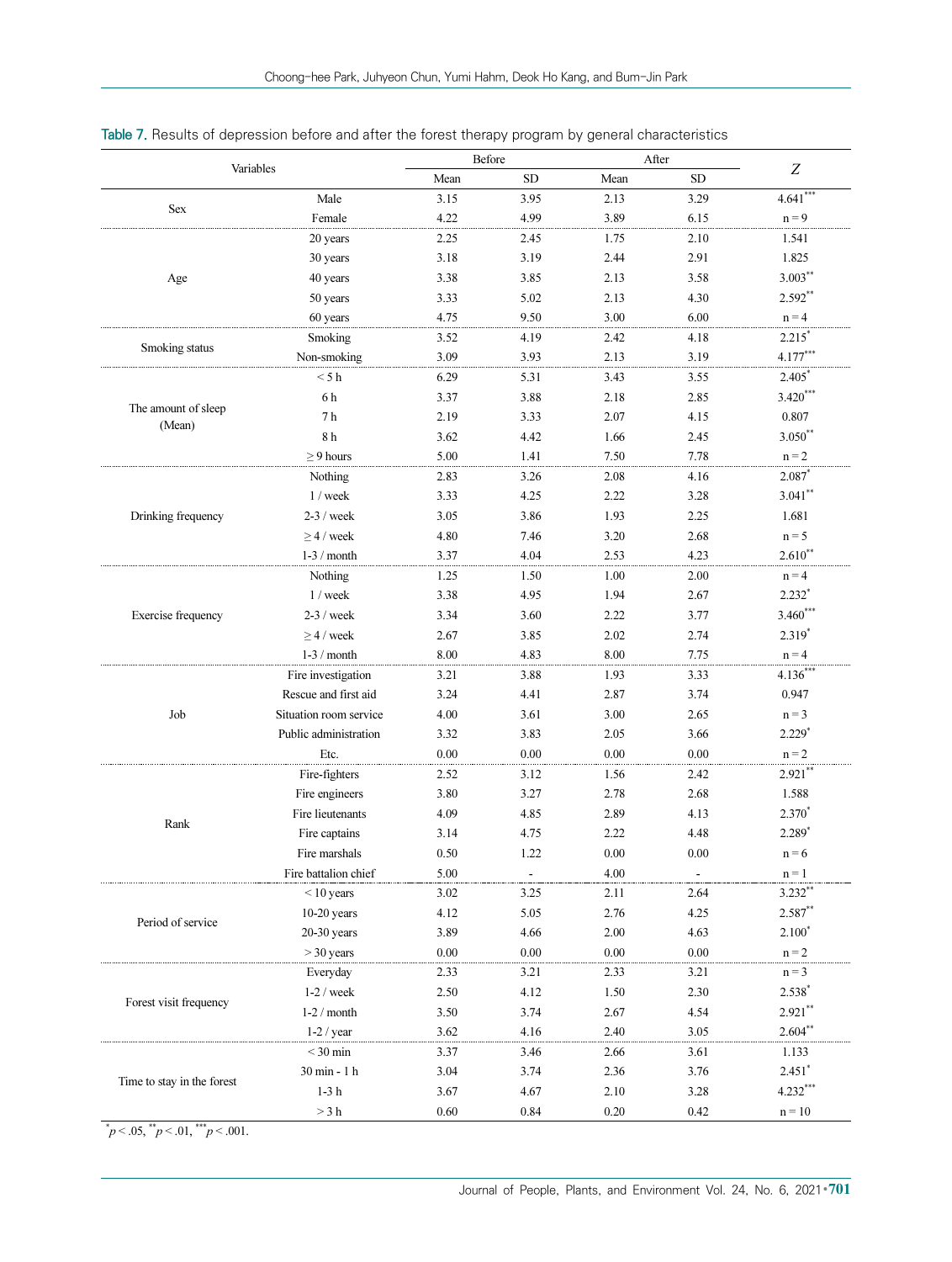| Variables  |       | Before    |         | After     |             |
|------------|-------|-----------|---------|-----------|-------------|
|            | Mean  | <b>SD</b> | Mean    | <b>SD</b> | Ζ           |
| Tension    | 3.01  | 3.59      | 0.94    | 2.08      | $7.646***$  |
| Fatigue    | 3.68  | 3.44      | 1.01    | 1.89      | 9.907***    |
| Anger      | 2.71  | 3.49      | 0.65    | 1.77      | $8.044***$  |
| Confusion  | 4.37  | 2.70      | 3.37    | 2.04      | 3.930***    |
| Depression | 2.17  | 3.37      | 0.66    | 1.77      | 6.787***    |
| Vigour     | 10.15 | 4.55      | 14.02   | 5.21      | $-8.674***$ |
| <b>TMD</b> | 5.78  | 17.37     | $-7.38$ | 10.35     | $10.604***$ |

Table 8. Results of profile of mood states (POMS) before and after the forest therapy program

 $*^{**}p < .001$ .

with  $n$  less than 10. By gender, 'male' showed a statistically significant decrease in mood state scores after the program ( $p < .001$ ), and by age, all except '60s and above  $(n = 4)$ ' decreased significantly, such as '20s', '30s', '40s', and '50s'  $(p < .001)$ . By smoking status, both 'smokers' and 'non-smokers' showed a significant decrease ( $p <$ .001). By average hours of sleep, fire officers sleeping for '5 hours or less' ( $p < .01$ ), '6 hours', '7 hours', and '8 hours' ( $p < .001$ ) all showed a significant decrease. By drinking frequency, all fire officers ( $p \le 0.001$ ) except those drinking 'more than 4 times a week  $(n = 5)$ ', such as 'not drinking' or drinking 'once a week', '2-3 times a week', and '1-3 times a month' showed a significant decrease. By exercise frequency, all  $(p < .001)$  except those 'not exercising  $(n = 4)$ ' and exercising '1-3 times a month  $(n = 4)$ '  $= 4$ )', such as 'once a week', '2-3 times a week', and 'more than 4 times a week' showed a statistically significant difference. By job, there was a significant difference in 'fire investigation', 'rescue/first aid', and 'public administration' ( $p < .001$ ). By rank, all ranks ( $p < .001$ ) except 'fire marshal  $(n = 6)$ ' and 'fire battalion chief  $(n = 1)$ ', such as 'firefighter', 'fire engineer', 'fire lieutenant', and 'fire captain' showed a statistically significant difference. By period of service, all  $(p < .001)$  showed a significant decrease except 'more than 30 years  $(n = 2)$ ', such as 'less than 10 years', '10-20 years', and '20-30 years'.

As a result of analyzing mood state scores for forest-related items, there was a statistically significant decrease in fire officers visiting the forest '1-2 times a week', '1-2 times a month', and '1-2 times a year' ( $p < .001$ ), and fire officers spending 'less than 30 minutes', '30 minutes-1

hour', and '1-3 hours' in the forest ( $p < .001$ ).

# **Conclusion**

This study was conducted to determine the effect of forest therapy programs on PTSD, depression, and mood states of fire officers exhausted both physically and mentally from PTSD caused by working at urgent and terrible scenes of accidents as well as irregular working hours with overtime work and shifts.

As a result of analyzing the psychological scales from the survey before and after participating in the forest therapy program, there was a decrease in PTSD and depression and an increase in mood states. This is consistent with the results that forest therapy programs reduce PTSD of fire officers and improve mood states (Park et al., 2019). This also supports the results of previous studies that programs in recreational forests reduce stress of fire officers (Shin et al., 2018), and aromatherapy, forest therapy, and meditation programs have a positive effect on the mental health of fire officers (Jo, 2014).

As a result of comparatively analyzing the results by demographic characteristics, 20s and 30s showed improvement in only PTSD and mood states, whereas 40s and 50s showed statistically significant improvement in PTSD, mood state, and depression after the program. 40s and 50s had higher depression levels before the program and showed a more significant decrease afterwards. Middle-aged people are affected by multiple factors such as basic livelihood, housing, and future preparedness deprivation in terms of de-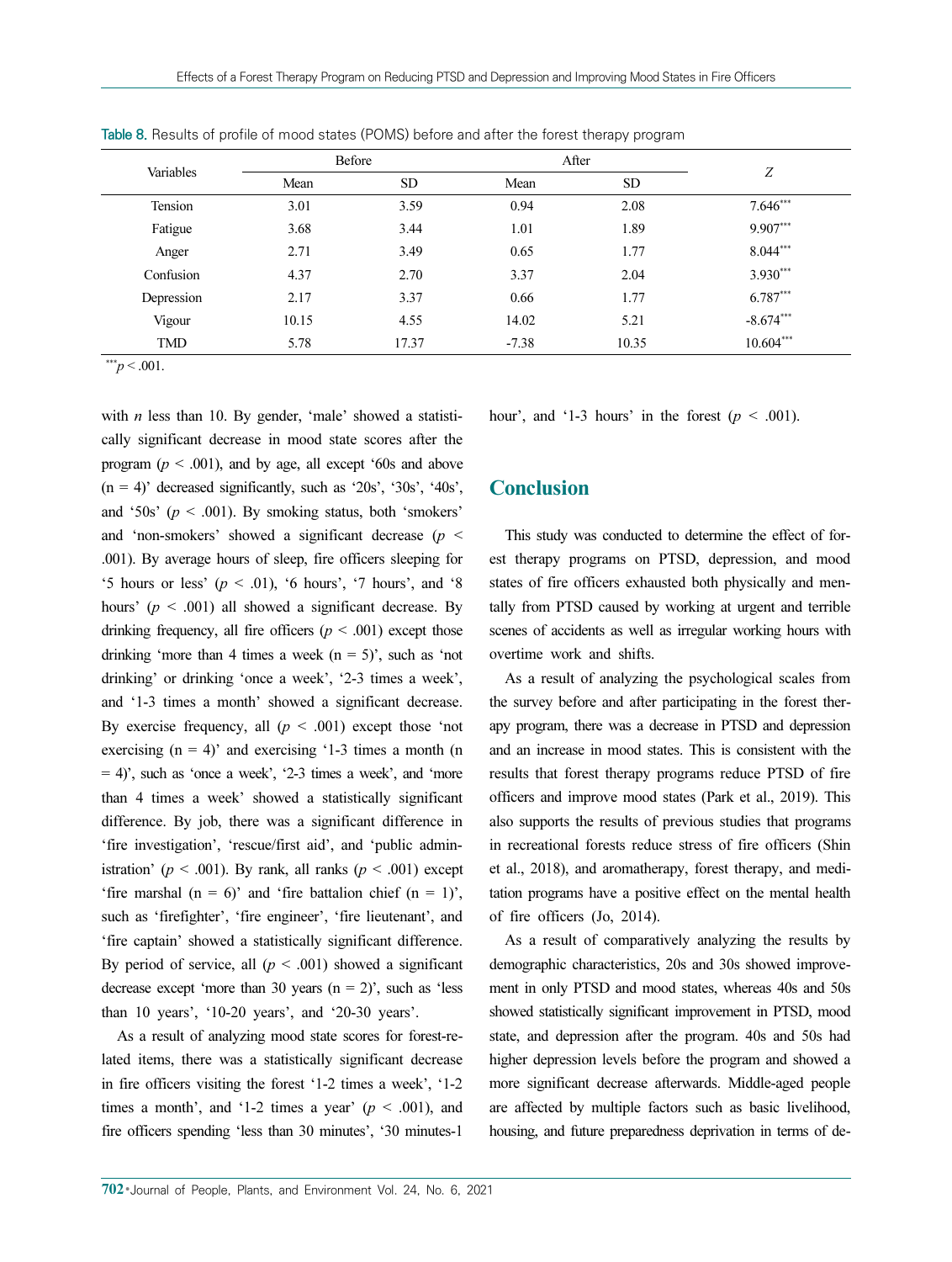| Variables                     |                        | Before   |                | After    |       |             |
|-------------------------------|------------------------|----------|----------------|----------|-------|-------------|
|                               |                        | Mean     | SD             | Mean     | SD    | Z           |
|                               | Male                   | 5.51     | 17.12          | $-7.33$  | 10.56 | $10.340***$ |
| <b>Sex</b>                    | Female                 | 11.22    | 22.29          | $-8.44$  | 4.77  | $n = 9$     |
|                               | 20 years               | $-1.15$  | 8.20           | $-9.70$  | 7.06  | $3.625***$  |
|                               | 30 years               | 5.97     | 14.85          | $-6.27$  | 11.17 | $6.308***$  |
| Age                           | 40 years               | 7.34     | 18.47          | $-7.85$  | 7.27  | $5.584***$  |
|                               | 50 years               | 6.91     | 20.52          | $-7.54$  | 12.53 | $5.164***$  |
|                               | 60 years               | 4.00     | 31.49          | $-5.00$  | 19.43 | $n = 4$     |
| Smoking status                | Smoking                | 6.46     | 18.61          | $-6.96$  | 10.96 | $5.213***$  |
|                               | Non-smoking            | 5.53     | 16.96          | $-7.54$  | 10.15 | 9.360***    |
|                               | < 5 h                  | 13.29    | 19.10          | $-5.71$  | 11.68 | $3.111***$  |
|                               | 6h                     | 6.15     | 17.73          | $-7.43$  | 9.12  | $6.393***$  |
| The amount of sleep<br>(Mean) | 7 <sub>h</sub>         | 2.72     | 15.36          | $-7.97$  | 11.30 | $6.295***$  |
|                               | 8 <sub>h</sub>         | 8.93     | 19.75          | $-6.48$  | 10.81 | $4.591***$  |
|                               | $\geq 9 h$             | 0.00     | 4.24           | $-10.00$ | 8.49  | $n = 2$     |
|                               | Nothing                | 3.03     | 12.96          | $-7.75$  | 11.37 | 4.796***    |
|                               | $1$ / week             | 6.25     | 17.87          | $-6.70$  | 10.95 | $6.162***$  |
| Drinking frequency            | $2-3$ / week           | 4.67     | 15.76          | $-8.31$  | 7.03  | 4.949***    |
|                               | $> 4$ / week           | 14.40    | 27.15          | $-5.80$  | 6.69  | $n = 5$     |
|                               | $1-3$ / month          | 8.05     | 20.85          | $-7.26$  | 12.00 | $4.859***$  |
|                               | Nothing                | 16.50    | 19.47          | $-3.75$  | 20.95 | $n = 4$     |
|                               | $1$ / week             | 8.53     | 20.36          | $-7.76$  | 9.69  | $4.926***$  |
| Exercise frequency            | $2-3$ / week           | 5.09     | 15.54          | $-6.65$  | 11.24 | $6.936***$  |
|                               | $\geq$ 4 / week        | 2.87     | 16.16          | $-8.61$  | 8.66  | 5.886***    |
|                               | $1-3$ / month          | 26.50    | 30.08          | $-7.50$  | 3.11  | $n = 4$     |
|                               | Fire investigation     | 5.22     | 16.89          | $-7.78$  | 9.90  | $8.088***$  |
|                               | Rescue and first aid   | 6.89     | 18.86          | $-6.33$  | 10.65 | 5.708***    |
| Job                           | Situation room service | 17.67    | 23.03          | $-9.67$  | 0.58  | $n = 3$     |
|                               | Public administration  | 5.68     | 15.46          | $-7.26$  | 13.22 | 3.399***    |
|                               | Etc.                   | $-11.00$ | 4.24           | $-12.50$ | 4.95  | $n = 2$     |
|                               | Firefighters           | 1.11     | 12.53          | $-8.69$  | 9.20  | $5.346***$  |
|                               | Fire engineers         | 8.25     | 14.49          | $-4.65$  | 10.85 | $5.200***$  |
| Rank                          | Fire lieutenants       | 13.06    | 22.11          | $-9.66$  | 6.34  | 4.933***    |
|                               | Fire captains          | 5.31     | 19.07          | $-5.47$  | 12.94 | $5.144***$  |
|                               | Fire marshals          | $-9.33$  | 4.97           | $-15.83$ | 2.86  | $n = 6$     |
|                               | Fire battalion chief   | 19.00    | $\blacksquare$ | $-10.00$ |       | $n = 1$     |
|                               | $<$ 10 years           | 4.59     | 14.71          | $-7.28$  | 9.76  | $8.148***$  |
| Period of service             | $10-20$ years          | 11.78    | 22.01          | $-7.51$  | 8.31  | $5.129***$  |
|                               | $20-30$ years          | 3.37     | 17.84          | $-7.17$  | 14.11 | 4.337***    |
|                               | $>$ 30 years           | $-11.00$ | 1.41           | $-14.00$ | 2.83  | $n = 2$     |
|                               | Everyday               | $-1.33$  | 9.87           | $-14.33$ | 2.08  | $n = 3$     |
| Forest visit frequency        | $1-2$ / week           | 3.84     | 17.77          | $-8.91$  | 8.93  | $6.210***$  |
|                               | $1-2$ / month          | 5.64     | 17.02          | $-7.13$  | 11.28 | $5.881***$  |
|                               | $1-2$ / year           | 8.17     | 17.65          | $-5.83$  | 10.68 | $6.111***$  |
|                               | $< 30 \ \mathrm{min}$  | 6.76     | 16.04          | $-6.13$  | 9.35  | 4.905***    |
| Time to stay in the forest    | 30 min - 1 h           | 5.36     | 16.19          | $-6.27$  | 11.05 | $6.346***$  |
|                               | $1-3h$                 | 7.69     | 19.67          | $-8.49$  | 10.61 | $6.539***$  |
|                               | $> 3 \ \rm h$          | $-7.70$  | 5.68           | $-12.50$ | 3.84  | $n = 10$    |

Table 9. Results of profile of mood states (POMS) before and after the forest therapy program by general characteristics

 $\mu^* p < .05, \mu^* p < .01, \mu^* p < .001.$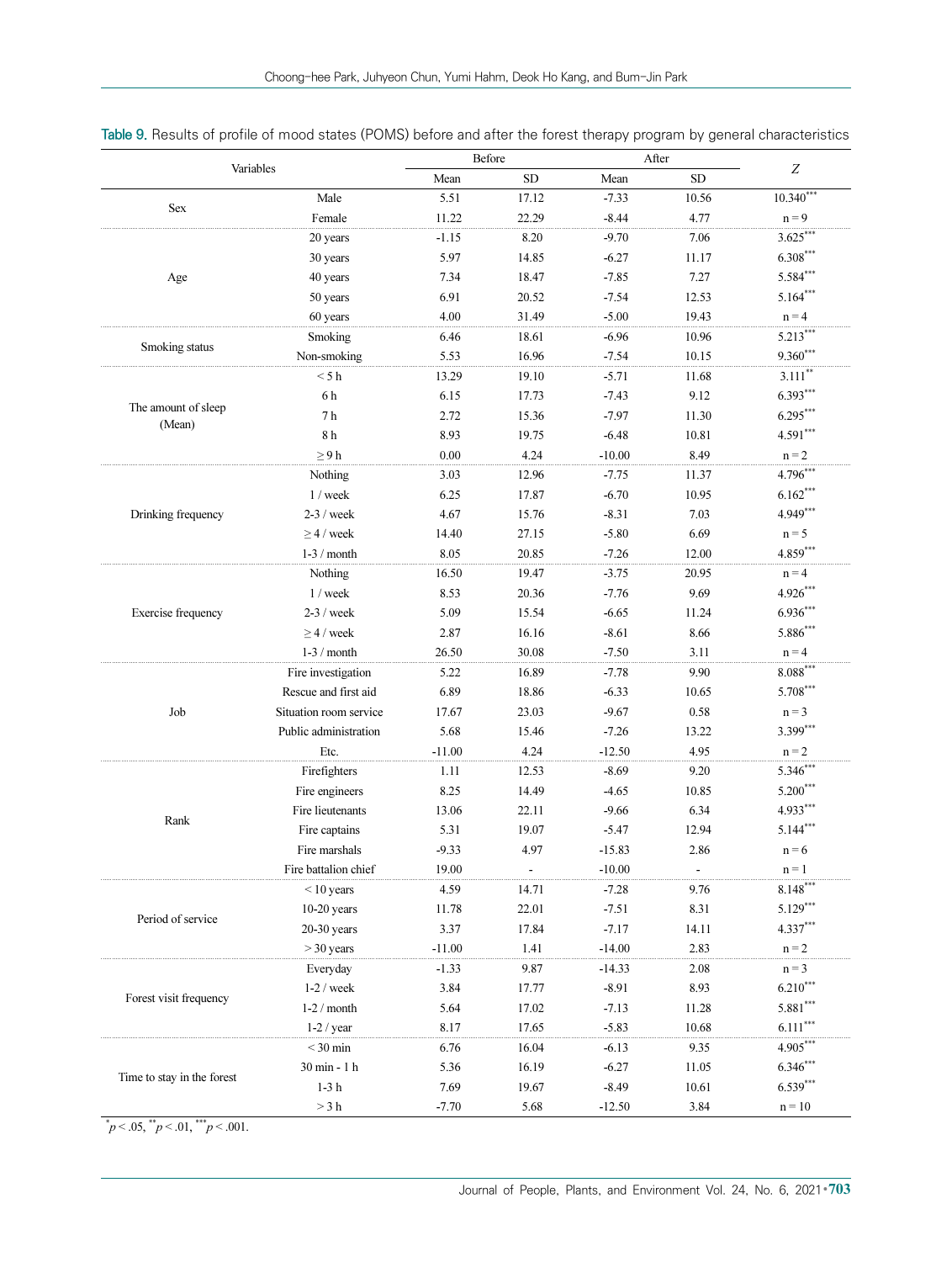pression levels compared to the youth (Yeo, 2020). With the recently decreasing job security in the COVID-19 pandemic, it is becoming more important and urgent to establish institutional measures to reduce depression for middle-aged fire officers that are vulnerable to danger and heavy workload. PTSD and mood states decreased with a statistically significant difference in all jobs, and depression showed a significant difference in jobs except rescue/first aid, such as fire investigation and public administration. There was no statistical significance due to the small number of participants  $(n = 3)$ , but fire officers working in the situation room especially showed higher TMD in mood states compared to other jobs before the program and ended up showing a significant improvement after the program. This implies that fire officers working in the situation room are vulnerable to greater mental damages and mood disorders than other jobs due to stress from urgent and tense states in an indoor environment for a long time. It is necessary to conduct research on the effects of forest therapy programs on more fire officers working in situation rooms.

For forest-related items, PTSD and mood states improved with a significant difference in all items. There was no statistically significant difference in depression for fire officers spending 'less than 30 minutes' in the forest, whereas there was a statistically significant difference for fire officers spending '30 minutes-1 hour' and '1-3 hours'. In particular, one thing commonly found in all three indicators of PTSD, mood states, and depression depending on the time spent in the forest was that fire officers spending longer time in the forest showed higher explanatory power of the improvement results. This indicates that those visiting the forest and spending more time (1-3 hours) obtain more effect from the forest therapy program. A previous study examined the physiological effect of the forest depending on the time spent and discovered that there was a high frequency of the recovery effect when spending 2-4 hours in the forest (Jeong and Ahn, 2012). However, there must be an additional study on whether experience based on time spent in the forest in everyday life actually has a psychological and physiological effect.

This study has significance in verifying that forest therapy programs can be used as a method to recover and support physical and mental health of fire officers and providing scientific grounds based on collected data. Further research must be conducted to use as basic data to reduce PTSD and enhance mental resilience of fire officers through forest therapy programs and also establish systematic management plans for their mental and physical health. The scope of research should also be expanded to various other groups suffering from PTSD, such as the police and military, as well as medical workers and victims of the recent COVID-19 pandemic, so that they can find psychological and physiological recovery and stability through forest therapy programs.

# **References**

- An, J., E. Seo, K. Lim, J. Shin, and J. Kim. 2013. Standardization of the Korean version of screening tool for depression(patient health questionnaire-9, PHQ-9). J. Korean Soc. Biol. Ther. Psychiatry 19(1):47-56.
- Choi, H., J. Choi, K. Park, K, Joo, H. Ga, H. Ko, and S. Kim. 2007. Standardization of the Korean version of patient health questionnaire-9 as a screening instrument for major depressive disorder. J. Korean Acad. Fam. Med. 28(2):114-119.
- Jang, J. 2018. The relationship between emotional labor and job burnout of firefithsters: Focusing on mediating effect job stress, and moderating effects of emotional intelligence. Master's Thesis, Konyang University, DaeJeon, Korea.
- Jeong, N. and D. Ahn. 2012. A comparative analysis of the physiological responses by time spent in the forest. J. Recreat. Landsc. 6(2):45-51.
- Jo, S. 2014. The impact of physical and mental relaxation programs on the firefighter's mental health. Doctoral dissertation, Ajou University, Suwon, Korea.
- Kim, I., W. Shin, J. Jeon, and S. Park. 2020. The effect of forest therapy program on probationary jeveniles' attitudes toward forest and angry. J. Korean Inst. For. Recreat. 24(2):31-39.
- Kim, J. 2020. Effects of forest healing programs on physical and mental health and life satisfaction of some middleaged women. Doctoral dissertation, Keimyung University,